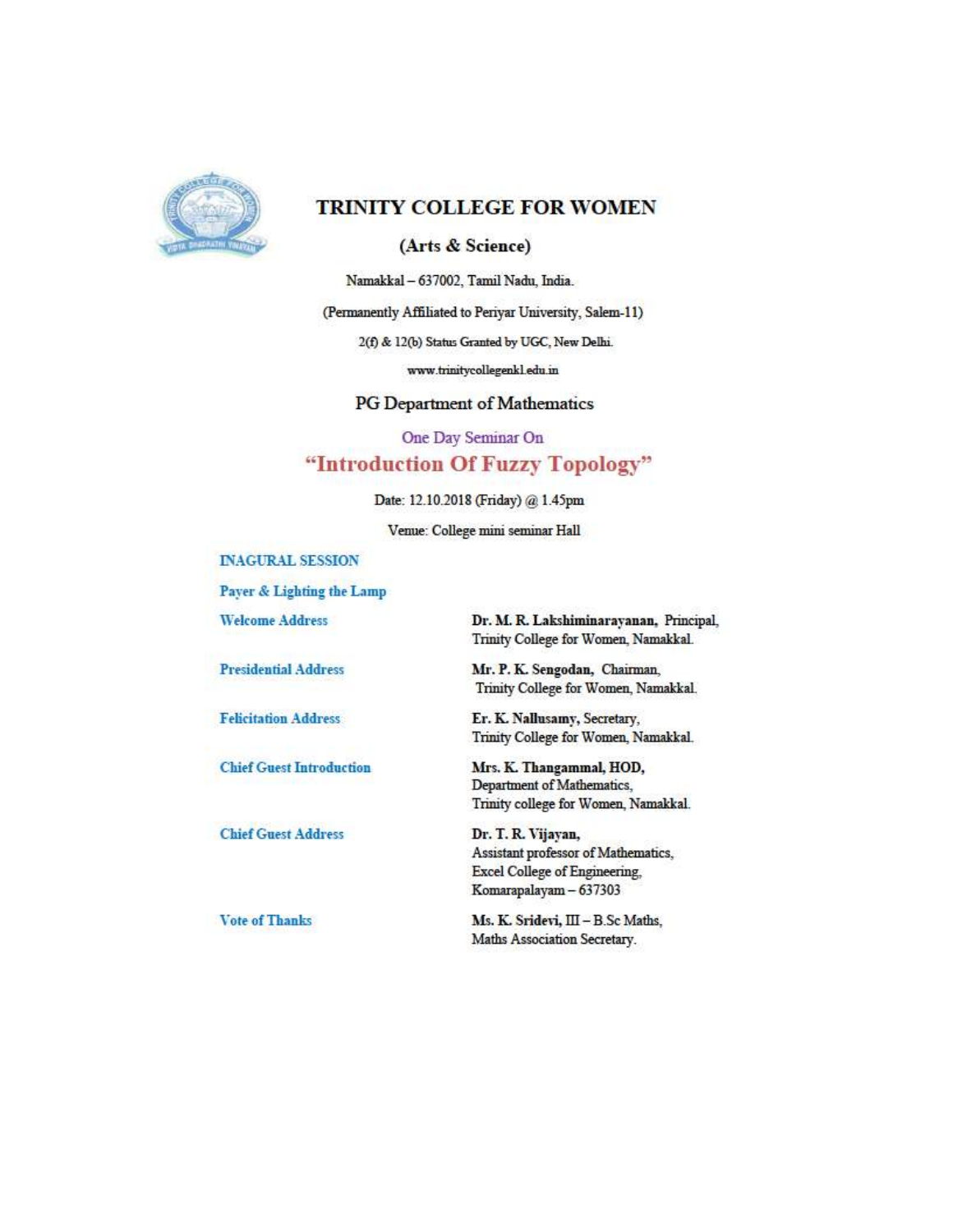### **TRINITY COLLEGE FOR WOMEN, NAMAKKAL (ARTS & SCIENCE) DEPARTMENT OF MATHEMATICS ONE DAY SEMINAR ON "INTRODUCTION OF FUZZY TOPOLOGY" DATE: 12th OCTIBER 2018 (Friday) Venue: College mini seminar Hall @1.45PM**

| PROGRAMME AGENDA                 |                                     |  |  |
|----------------------------------|-------------------------------------|--|--|
| Prayer Song:                     | Tamizhthaai Vaazhthu                |  |  |
| <b>Welcome Address:</b>          | Dr. M. R. LAKSHIMINARAYANAN,        |  |  |
|                                  | Principal,                          |  |  |
|                                  | Trinity college for women,          |  |  |
|                                  | Namakkal                            |  |  |
| <b>Presidential Address:</b>     | Mr. P.K.SENGODAN,                   |  |  |
|                                  | Chairman,                           |  |  |
|                                  | Trinity college for women,          |  |  |
|                                  | Namakkal.                           |  |  |
| <b>Felicitation Address:</b>     | Er. K. NALLUSAMY,                   |  |  |
|                                  | Secretary,                          |  |  |
|                                  | Trinity college for women,          |  |  |
|                                  | Namakkal.                           |  |  |
| <b>Chief Guest Introduction:</b> | Mrs. K. THANGAMMAL, HOD,            |  |  |
|                                  | Department of Mathematics,          |  |  |
|                                  | Trinity college for women,          |  |  |
|                                  | Namakkal.                           |  |  |
| <b>Chief Guest Address:</b>      | Dr. T.R.VIJAYAN,                    |  |  |
|                                  | Assistant Professor of Mathematics, |  |  |
|                                  | Excel College of Engineering,       |  |  |
|                                  | Komarapalayam - 637303              |  |  |
|                                  |                                     |  |  |
| Feedback session:                |                                     |  |  |
| Vote of Thanks:                  | Ms. K.SRIDEVI,                      |  |  |
|                                  | III-B.SC Maths,                     |  |  |
|                                  | Maths Association secretary.        |  |  |
|                                  |                                     |  |  |
| <b>National Anthem:</b>          |                                     |  |  |
|                                  |                                     |  |  |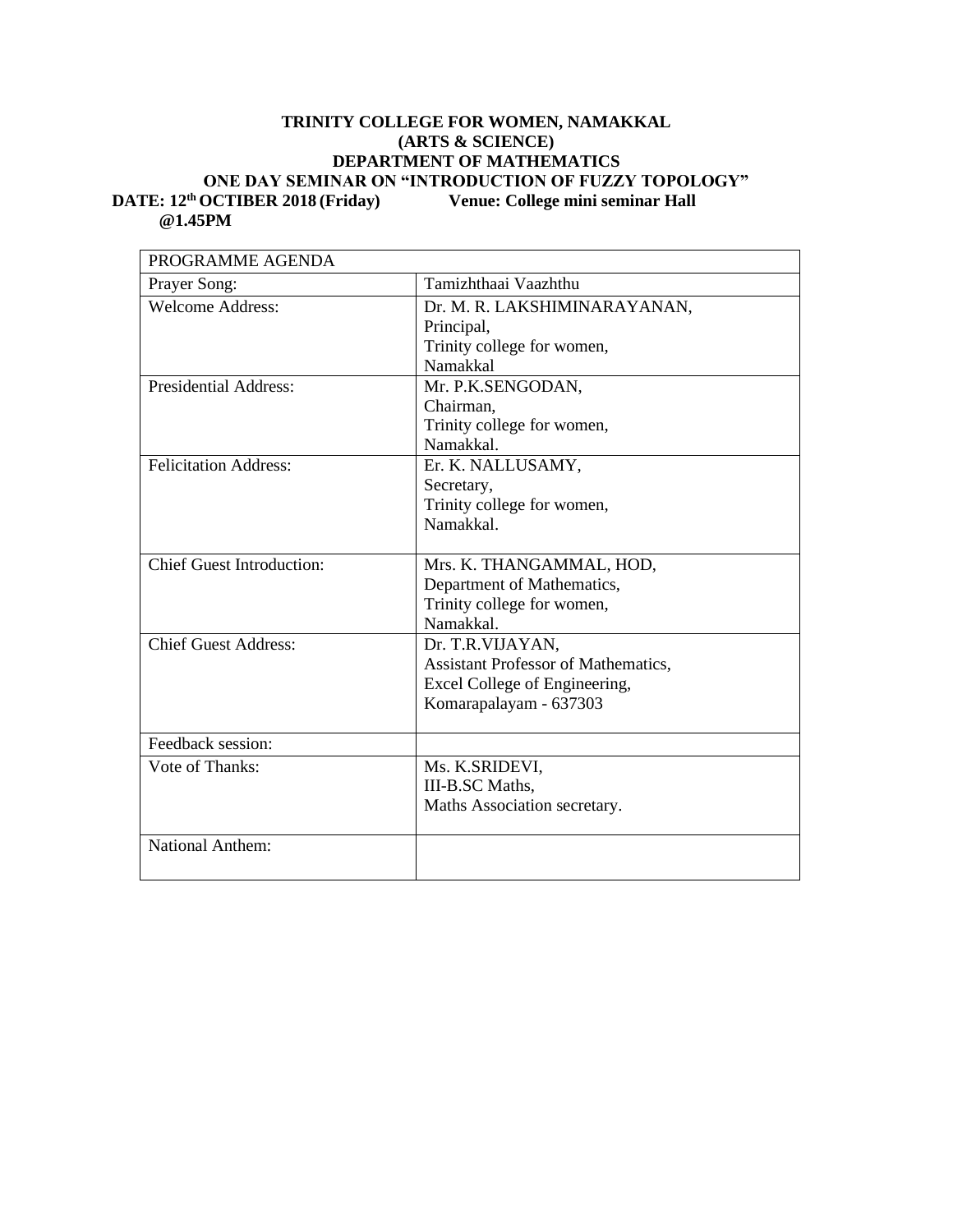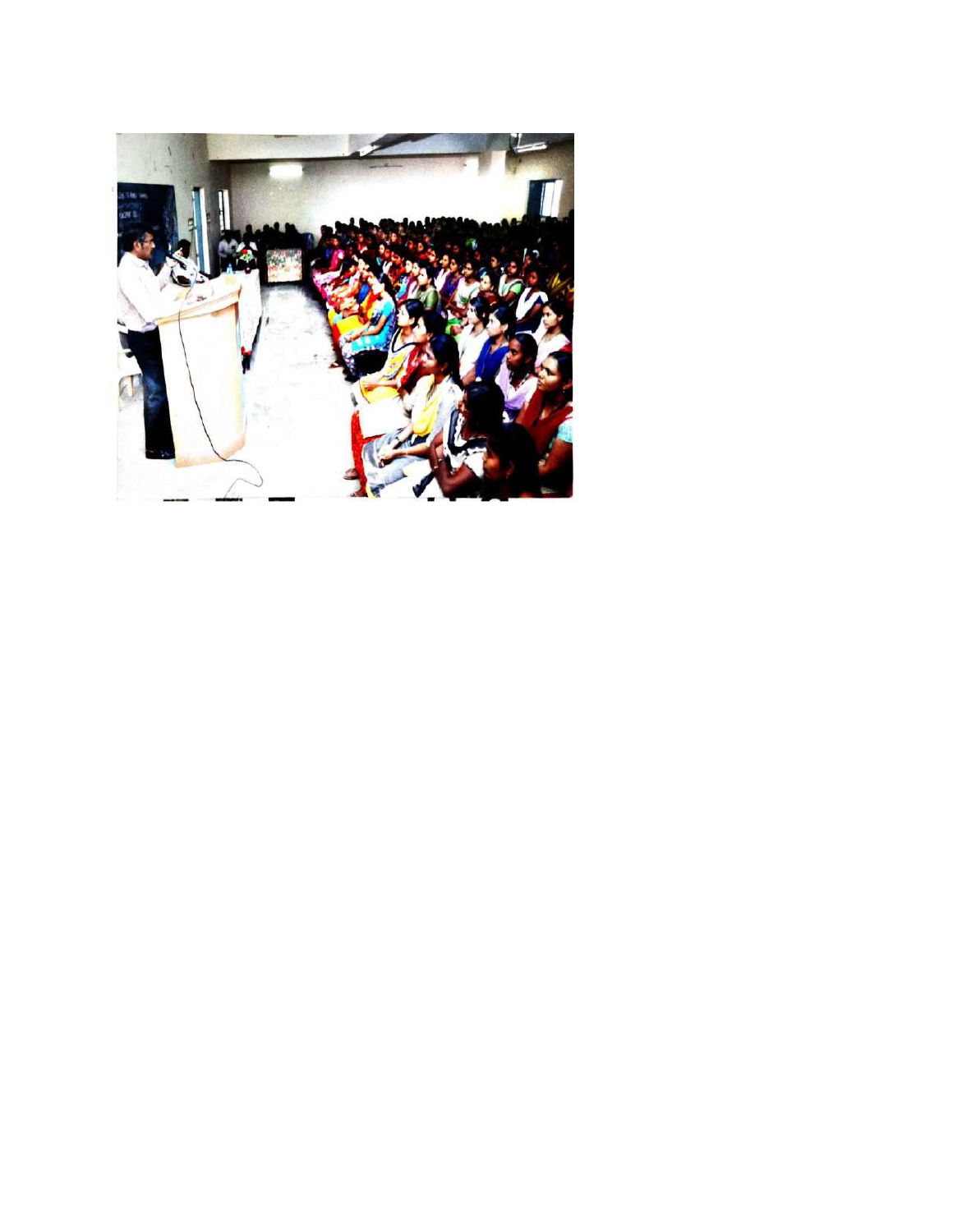

# **TRINITY COLLEGE FOR WOMEN (ARTS AND SCIENCE) TRINITY NAGAR, MOHANUR ROAD, NAMAKKAL -**

**637002,TAMILNADU**

### **(Permanently affiliated to Periyar University, Salem 2f and 12b status Granted by UGC-New Delhi) PG DEPARTMENT OF MATHEMATICS**

**Date: 12 October 2018**

## **Seminar Summary Report**

## **Research Perspectives on Introduction Of Fuzzy Topology**

Trinity College for Women ,Namakkal, successfully organized the seminar on Introduction of fuzzy topology by Department of Mathematics on 12-10-2018. **Dr.M.R.Lakshiminarayanan**, Principal of the college explained the background of the seminar in his welcome address.

**Er.K.Nallusamy, Secretary, Trinity College For Women,** has given the felicitation address to extended his gratitude to resources person and participants. He mentioned the benefits of the College.

**Mr.P.K.Sengodan, Chairman, Trinity College For Women, Namakkal,** presented the presidential addr**ess** about the resource person and the objective of the seminar.

**Mrs.K.Thangammal , HoD Department Of Mathematics,** welcome the gathering and introduced the chief guest. The Resource person of the day was **Dr.T.R.Vijayan, Assistant Professor of Mathematics, Excel College of Engineering, Komarapalyam,Namakkal.**

The Resource person Dr.T.R.Vijayan began the session with the definitions of fuzzy terms, explained about the basics of fuzzy topology. He also shared the information about the Department activities. The resource person gave an inspirational and motivational speech to the students.

The programme was really interesting and useful. Around 20 Staff and 203 students were benefited through the session.The programme came to an end with vote of thanks proposed by **Miss**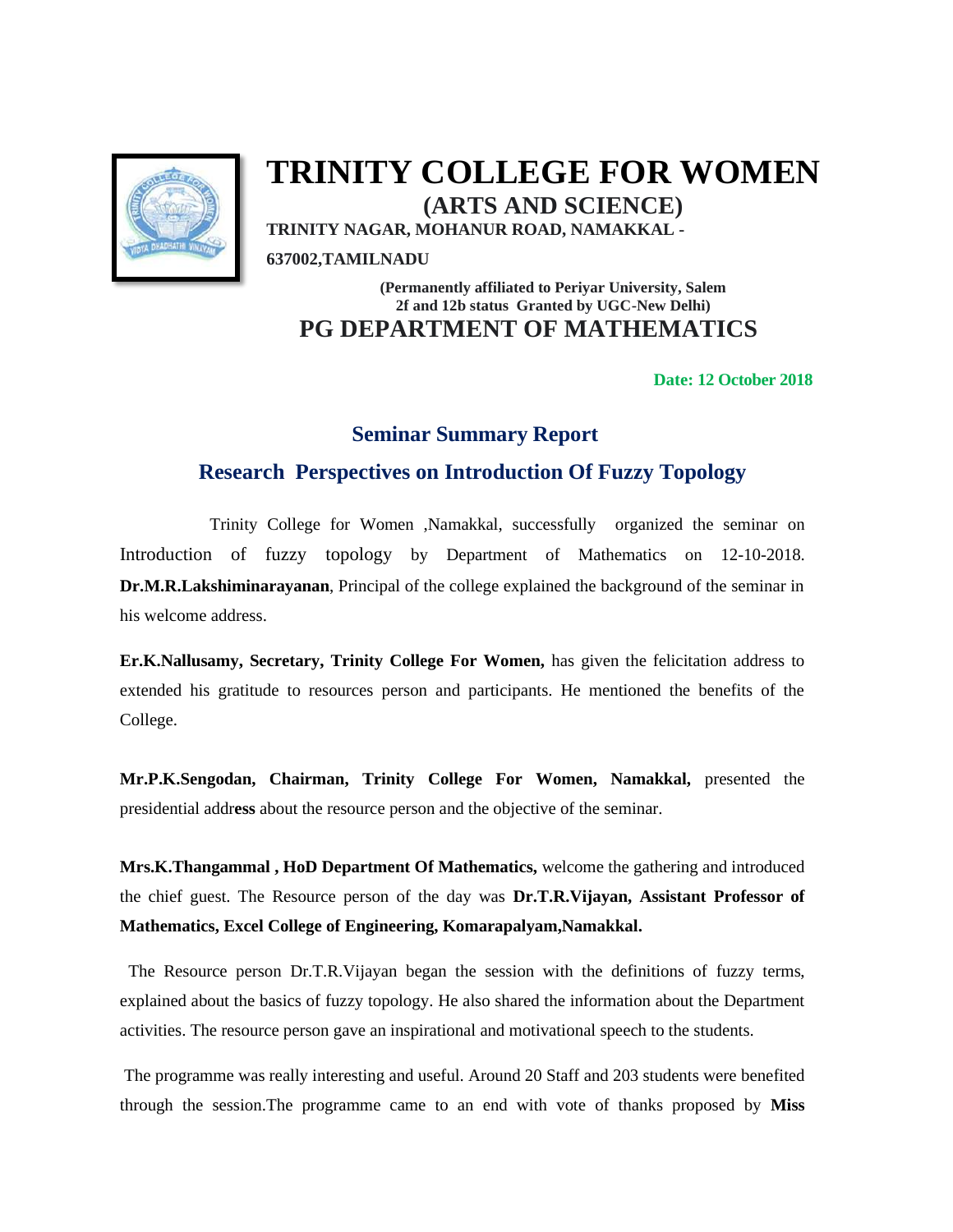**K.Sridevi Association Secretary** III B.Sc Department of Mathematics, Trinity College for Women, Namakkal.

### **Impact Report:**

All the participants were provided with Certificate. An Appreciation Certificate was presented to the Guest Speaker. Overall, it was a really knowledgeable and interesting session. All the students and teachers thanked Dr.T.R.Vijayan for inspiring everyone and looked forward to conduct more such seminars in the future.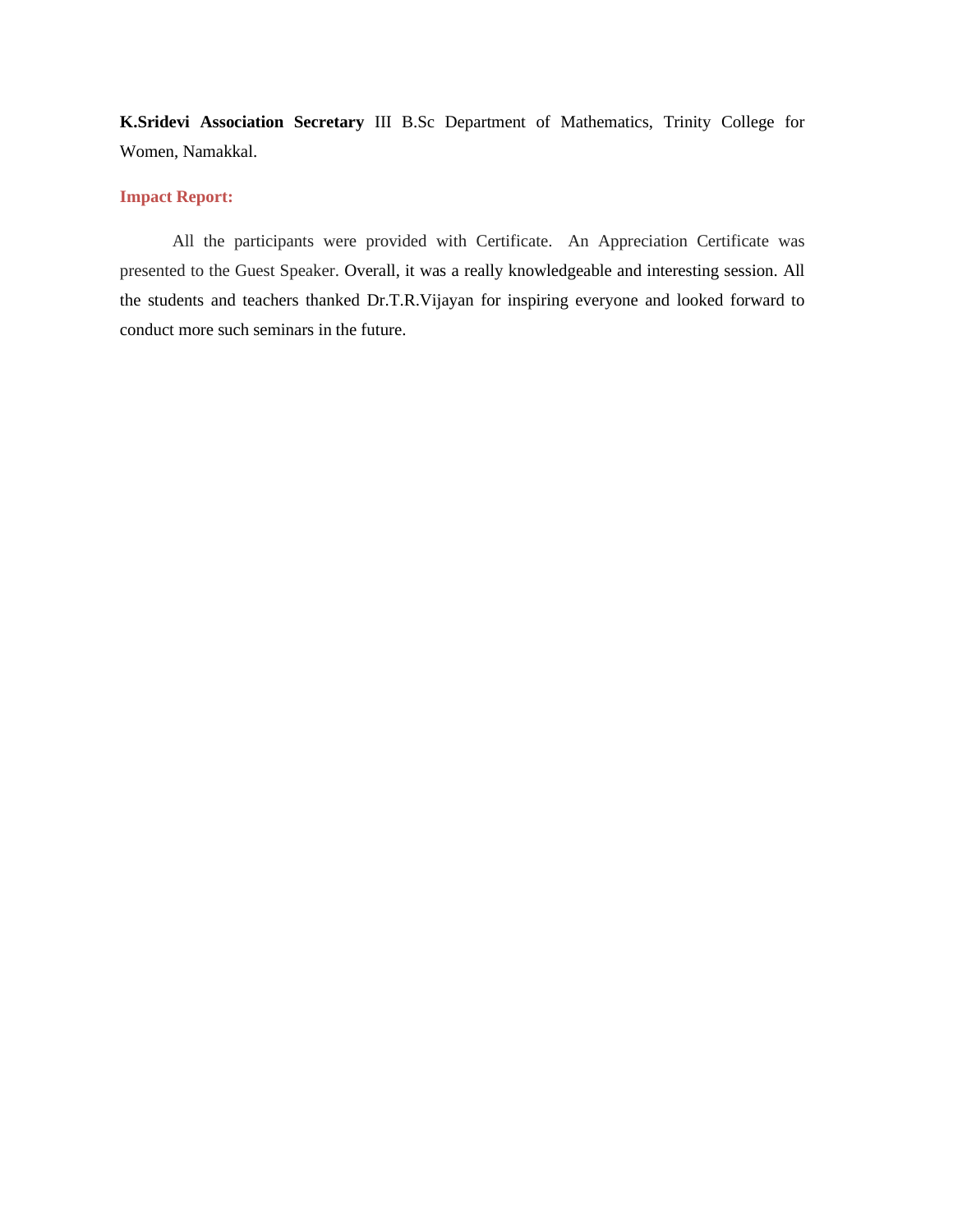

### **TRINITY COLLEGE FOR WOMEN**

### (Arts & Science)



Namakkal - 637002, Tamil Nadu, India.

(Permanently Affiliated to Periyar University, Salem-11)

www.trinitycollegenkl.edu.in

### **PG Department of Mathematics**

Celebration of National mathematics Day

### **Birthday Anniversary of Mathematican Ramanujan**

Seminar on

### **Differential Equation**

Date: 22<sup>ad</sup> December2018@ 10.30am

Venue: Mini seminar hall

**INAGURAL SESSION** 

PRAYER SONG & LIGHTING THE LAMP

**WELCOME ADDRESS** 

Dr.M.R.Lakshminarayanan, Principal, Trinity college for women, Namakkal

**PRESIDENTAL ADDRESS** 

**FELICITATION ADDRESS** 

Mr.P.K.Sengodan, Chairman, Trinity college for women, Namakkal

Er.K.Nallusamy, Secretary, Trinity college for women ,Namakkal.

Mrs.V.Thangammal, HOD of Mathamatics Trinity college for women, Namakkal.

**RESOURCE PERSON'S ADDRESS** 

**INTRODUCTION OF THE CHIEF GUEST** 

**VOTE OF THANKS** 

Arignar Anna government Arts college Namakkal - 637002 Mrs.R. Poovitha, Asst Prof,

Dr.V.Ganesan, Asst prof & Head, PG & Research Department of Methamaticts,

**Department of Mathematics**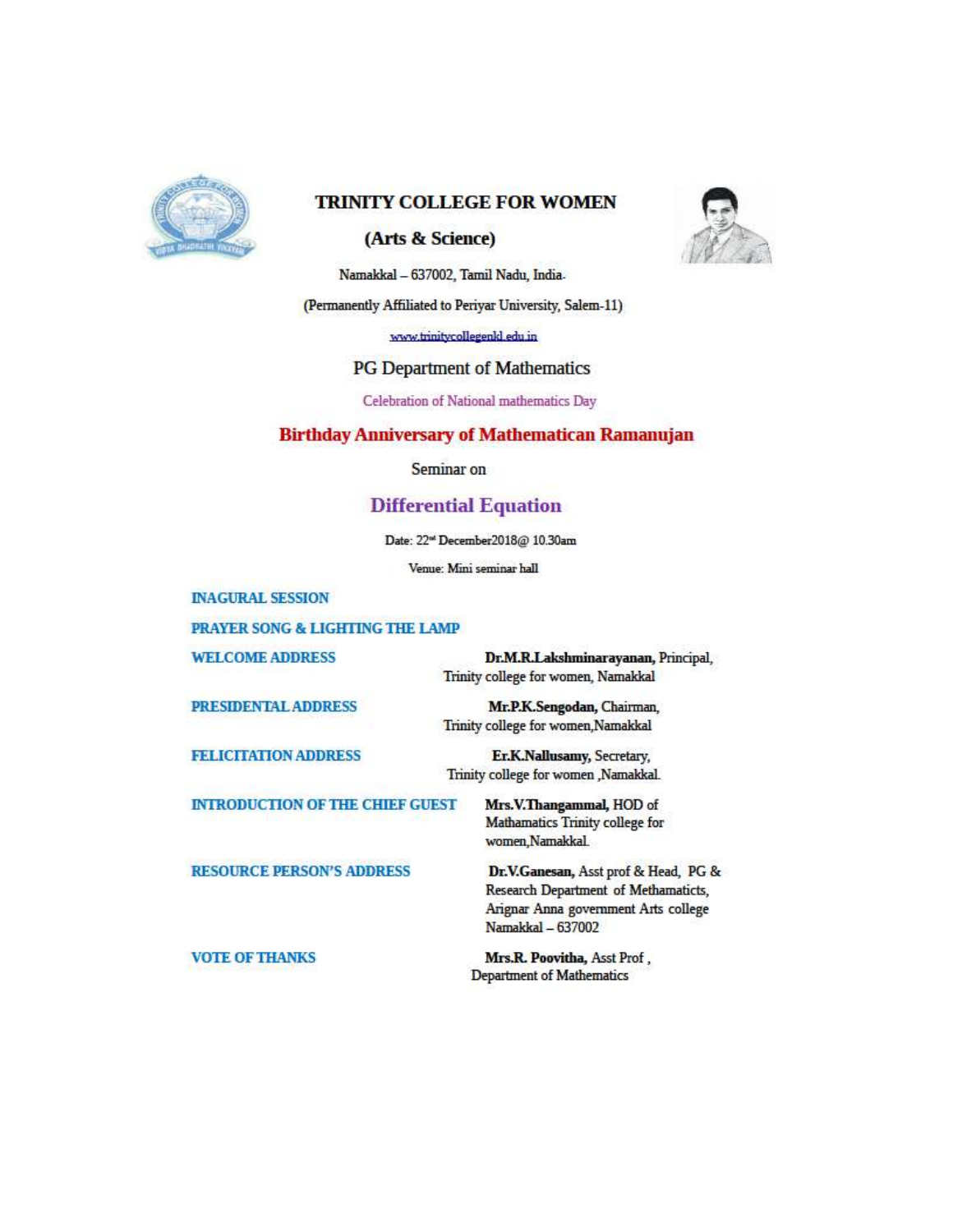

# **TRINITY COLLEGE FOR WOMEN, NAMAKKAL<br>PG DEPARTMENT OF MATHEMATICS CELEBRATION OF NATIONAL MATHEMATICS DAY** (BIRTHDAY ANNIVERSARY OF MATHEMATICIAN RAMANUJAN)

DATE: 22<sup>nd</sup> December 2018 @ 10.30 AM

**VENUE: MINI SEMINAR HALL** 

| <b>PRAYER SONG</b>                                                                                                  |                                                                                                                                                       |
|---------------------------------------------------------------------------------------------------------------------|-------------------------------------------------------------------------------------------------------------------------------------------------------|
| <b>LIGHTING OF KUTHUVILAKKU</b>                                                                                     |                                                                                                                                                       |
| <b>WELCOME ADDRESS</b>                                                                                              | Dr.M.R.LAKSHMINARAYANAN,<br>PRINCIPAL.<br>TRINITY COLLEGE FOR WOMEN, NAMAKKAL.                                                                        |
| <b>PRESIDENTIAL ADDRESS</b>                                                                                         | Mr.P.K.SENGODAN,<br>CHAIRMAN.<br>TRINITY COLLEGE FOR WOMEN, NAMAKKAL.                                                                                 |
| <b>FELICITATION ADDRESS</b>                                                                                         | Er.K.NALLUSAMY,<br>SECRETARY,<br>TRINITY COLLEGE FOR WOMEN, NAMAKKAL.                                                                                 |
| <b>INTRODUCTION OF THE CHIEF GUEST</b>                                                                              | Mrs.V.THANGAMMAL.<br>HOD OF MATHEMATICS.<br>TRINITY COLLEGE FOR WOMEN, NAMAKKAL.                                                                      |
| SEMINAR ON "DIFFERENTIAL EQUATIONS"<br><b>RESOURCE PERSON'S ADDRESS</b>                                             | Dr.V.GANESAN,<br>ASSISTANT PROFESSOR & HEAD,<br>PG & RESEARCH DEPARTMENT OF MATHEMATICS,<br>ARIGNAR ANNA GOVERNMENT ARTS COLLEGE.<br>NAMAKKAL-637002. |
| <b>STUDENT'S POWER POINT PRESENTATIONS</b><br>ABOUT MATHEMATICIAN RAMANUJAN'S<br><b>CONTRIBUTION IN MATHEMATICS</b> |                                                                                                                                                       |
| <b>CERTIFICATE &amp; PRIZE DISTRIBUTION</b>                                                                         | FOR WINNERS, RUNNERS & PARTICIPANTS OF QUIZ<br>PROGRAMME.                                                                                             |
| <b>STUDENT'S FEEDBACK</b>                                                                                           |                                                                                                                                                       |
| <b>VOTE OF THANKS</b>                                                                                               | Mrs.R.POOVITHA.<br><b>ASSISTANT PROFESSOR.</b><br>DEPARTMENT OF MATHEMATICS.                                                                          |
| NATIONAL ANTHEM                                                                                                     |                                                                                                                                                       |

PROGRAMME AGENDA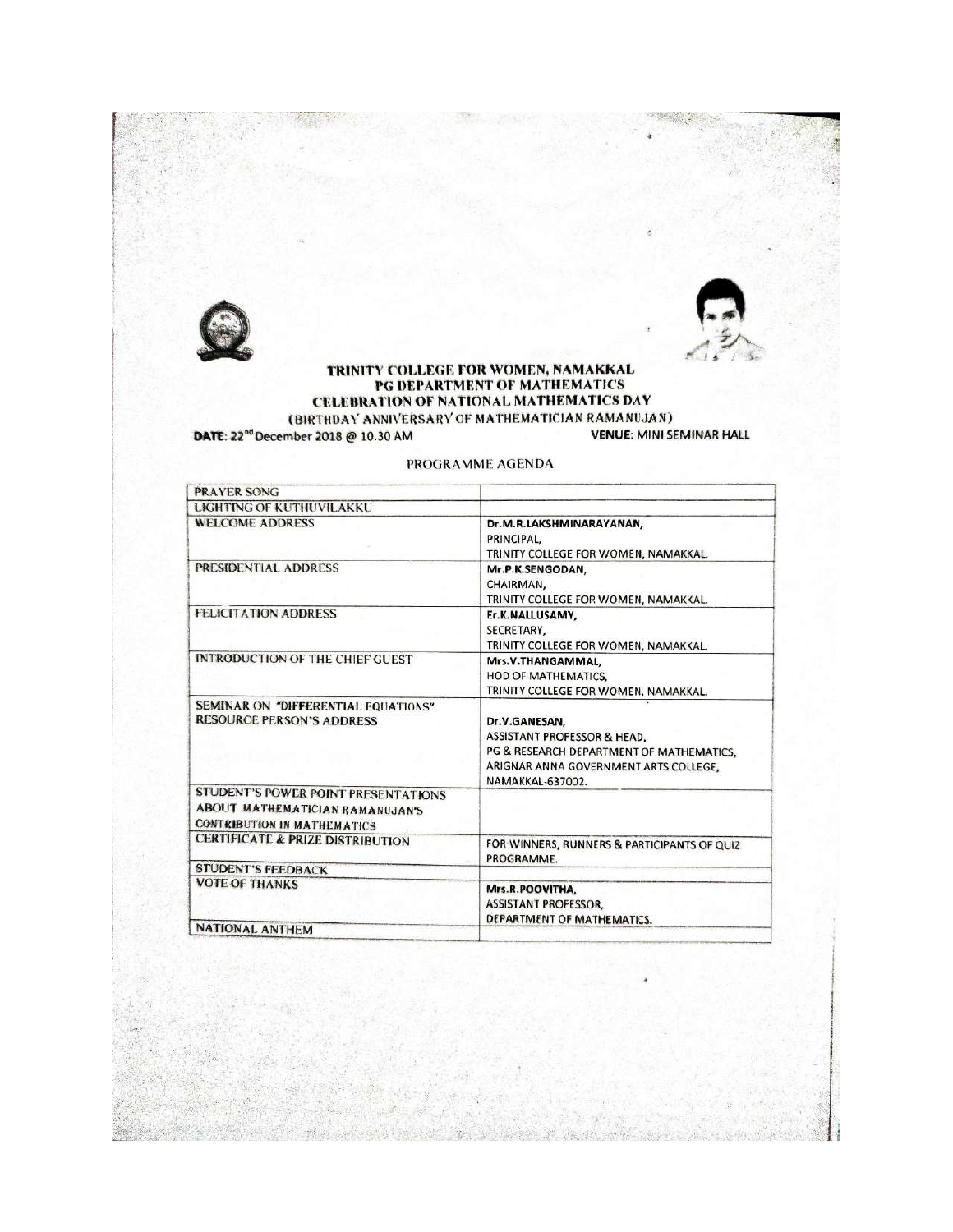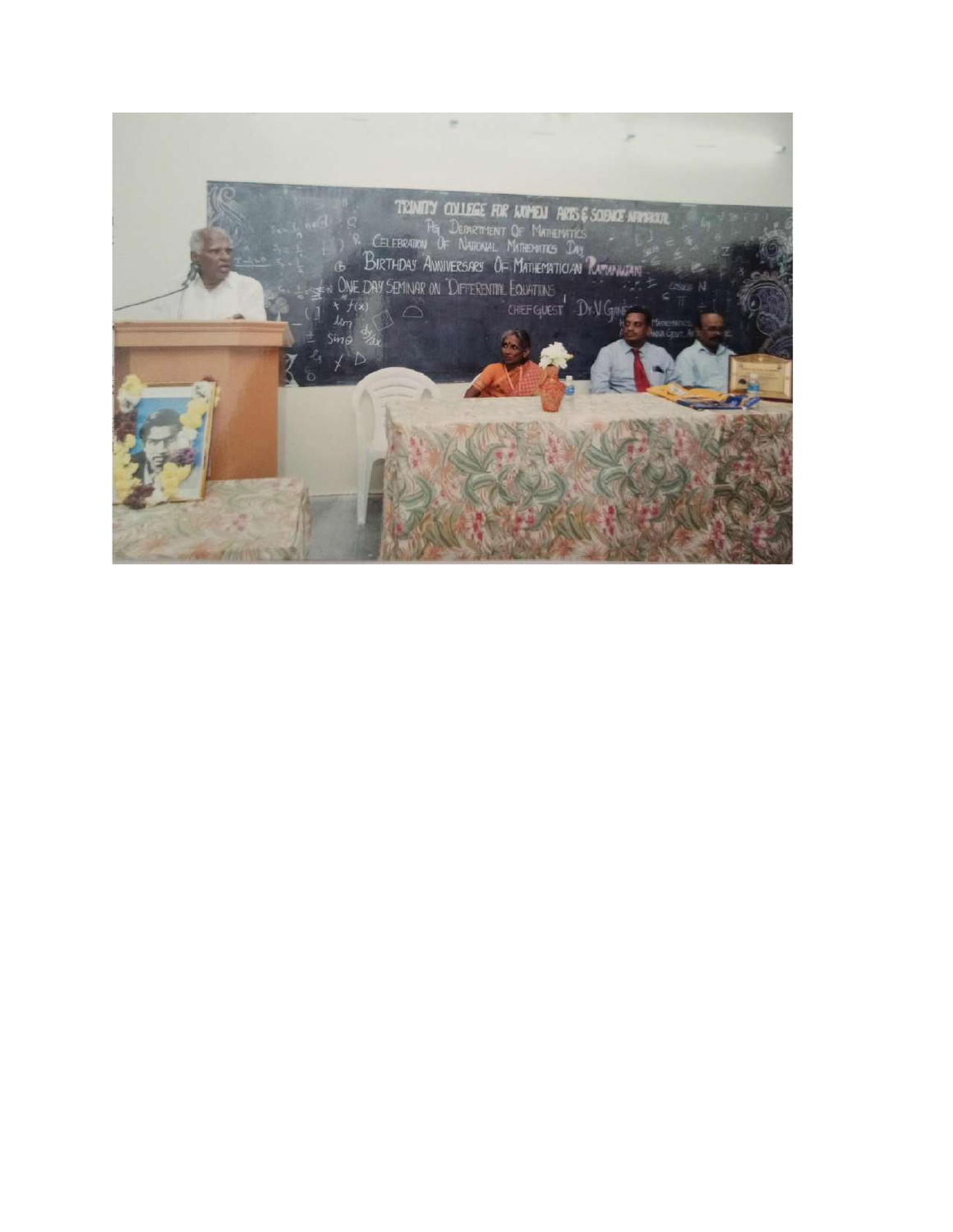

# **TRINITY COLLEGE FOR WOMEN (ARTS AND SCIENCE) TRINITY NAGAR, MOHANUR ROAD, NAMAKKAL -**

**637002,TAMILNADU**

## **(Permanently affiliated to Periyar University, Salem 2f and 12b status Granted by UGC-New Delhi) PG DEPARTMENT OF MATHEMATICS**

**Date: 22 December 2018**

# **Seminar Summary Report**

## **Research Perspectives on Differential Equation**

Trinity College for Women ,Namakkal, successfully organized the seminar on Differential equation by Department of Mathematics on 22-12-2018. **Dr.M.R.Lakshiminarayanan**, Principal of the college explained the background of the seminar in his welcome address.

**Er.K.Nallusamy, Secretary, Trinity College For Women,** has given the felicitation address to extended his gratitude to resources person and participants. He mentioned the benefits of the College.

**Mr.P.K.Sengodan, Chairman, Trinity College For Women, Namakkal,** presented the presidential addr**ess** about the resource person and the objective of the seminar.

**Mrs.K.Thangammal , HoD Department Of Mathematics,** welcome the gathering and introduced the chief guest. The Resource person of the day was **Dr.V.Ganesan, Head & Assistant Professor PG & Research Department of Mathematics, Arignar Anna Govt Arts College, Namakkal.**

The resource person gave an inspirational and motivational speech to the students. The Resource person Dr.V.Ganesan began the session with the definitions and explained about the basics of Differential Equation.

He also shared the information about the Department activities. The programme was really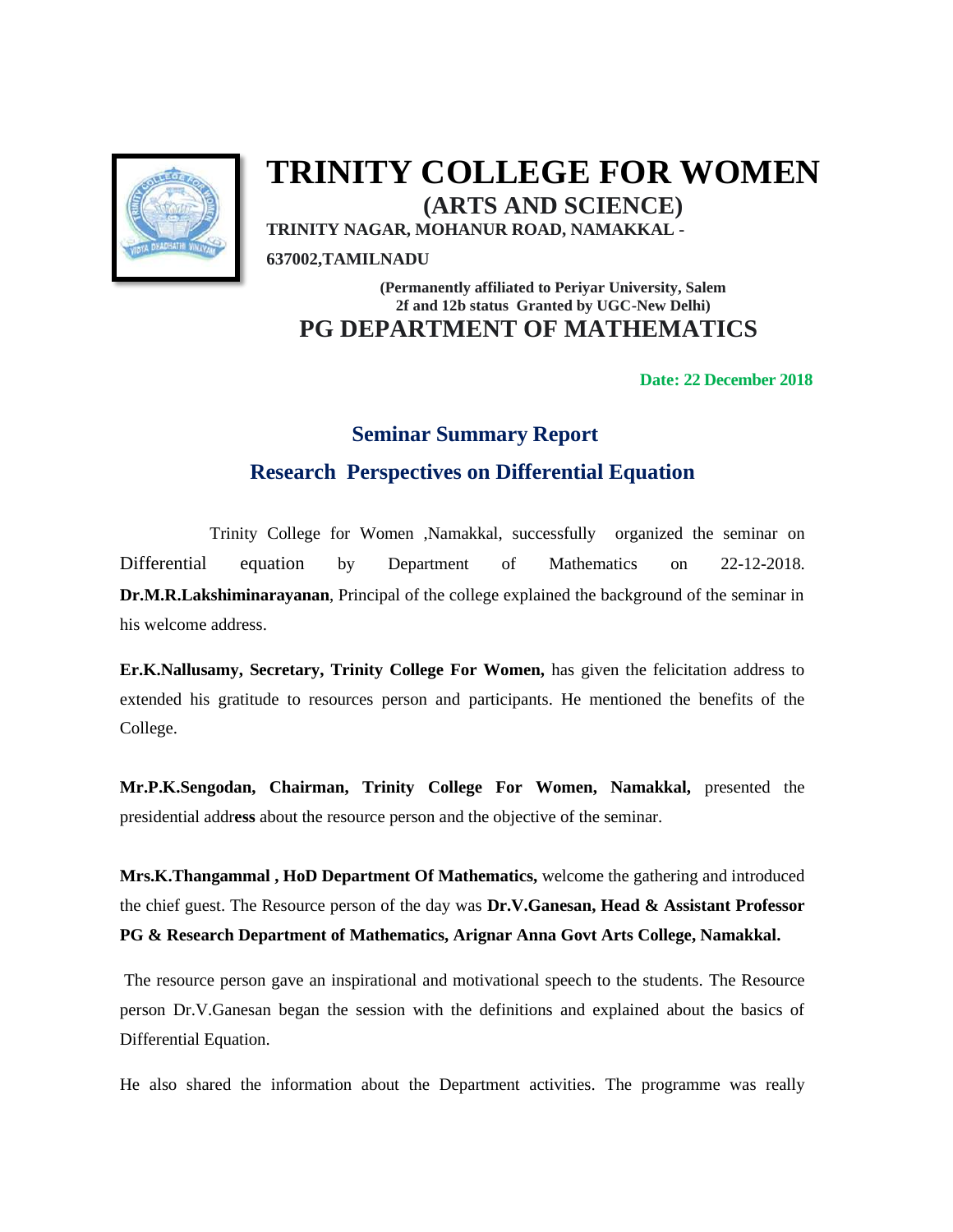interesting and useful. Around 20 Staff and 203 students were benefited through the session.The programme came to an end with vote of thanks proposed by Mrs.R.Poovitha Assistant Professor Department of Mathematics, Trinity College for Women, Namakkal.

### **Impact Report:**

All the participants were provided with Certificate. An Appreciation Certificate was presented to the Guest Speaker. Overall, it was a really knowledgeable and interesting session. All the students and teachers thanked Dr.V.Ganesan for inspiring everyone and looked forward to conduct more such seminars in the future.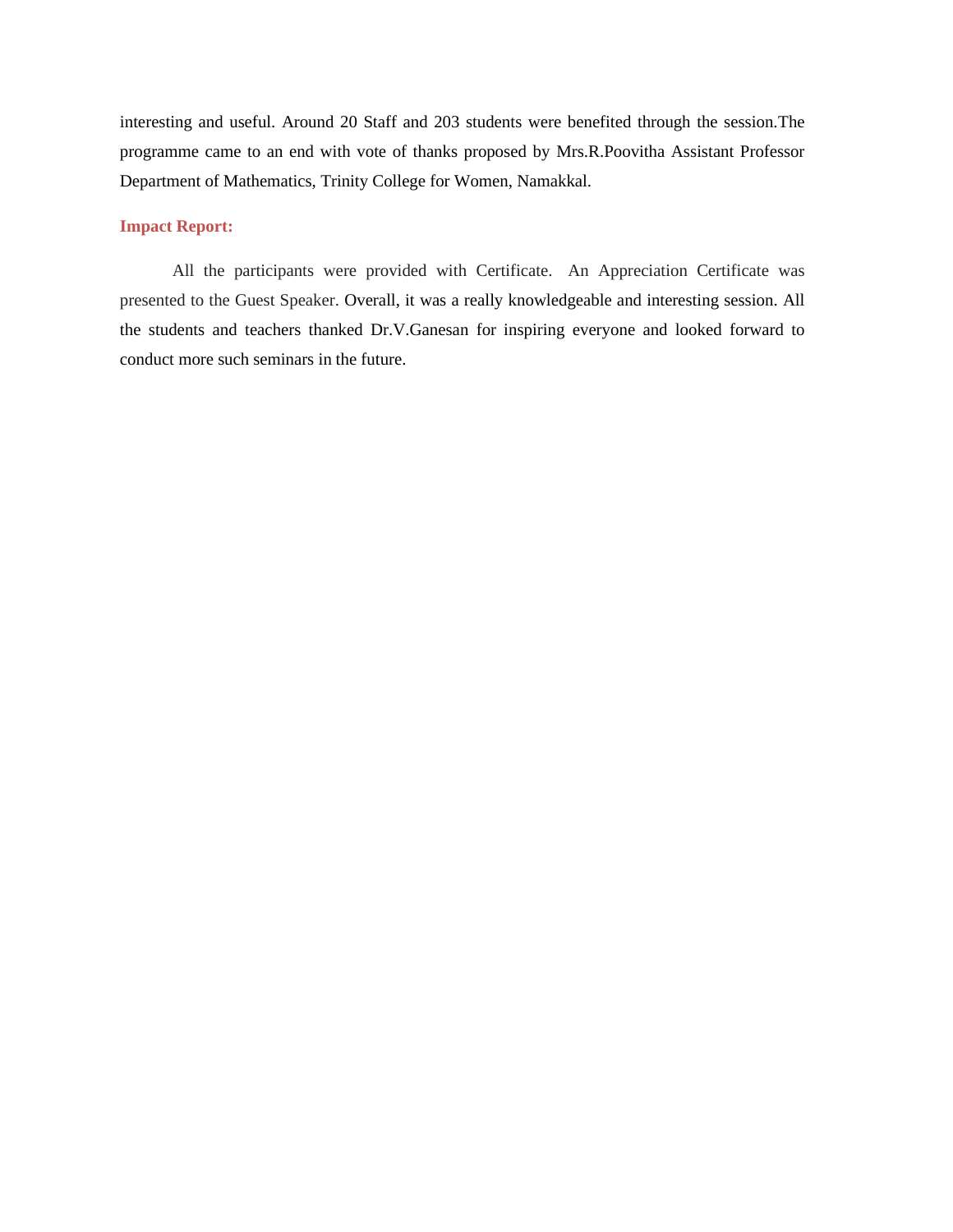|                                                                               | <b>ORGANIZING COMMITTEE</b>                      |
|-------------------------------------------------------------------------------|--------------------------------------------------|
| <b>Chief Patron</b>                                                           |                                                  |
| Mr. P. K. SENGODAN, Chairman                                                  |                                                  |
| Patron                                                                        |                                                  |
| Er. K. NALLUSAMY, Secretary                                                   |                                                  |
| <b>Advisory Committee</b>                                                     |                                                  |
| Dr. R. KULANDAIVEL, Trustee                                                   |                                                  |
| Mr. D. CHANDRASEKARAN, Trustee                                                |                                                  |
| <b>Mr. P. PALANISAMY, Trustee</b>                                             |                                                  |
| Mr. RAMA SRINIVAASAN, Trustee                                                 |                                                  |
| Mr. P. DHAYALAN, Trustee                                                      |                                                  |
| Mr. S. GOPAL, Trustee                                                         |                                                  |
| Mr. J. ARUN KUMAR, Trustee                                                    |                                                  |
| <b>Chair Person</b>                                                           |                                                  |
|                                                                               | Dr. M.R. LAKSHIMINARAYANAN Principal             |
| Convener                                                                      |                                                  |
| Mrs. K. THANGAMMAL                                                            |                                                  |
|                                                                               | Associate Pro. & Head, Dept. of Mathematics.     |
| ■ & ●: 9443089256                                                             |                                                  |
| <b>Organizing Secretary</b>                                                   |                                                  |
| Mrs. B. LENA                                                                  | ₫&● 9442627600                                   |
| <b>Ms. P. SUDHA</b>                                                           | $\approx$ : 9788908903& $\approx$ 9976178703     |
| <b>Joint Secretaries</b>                                                      |                                                  |
| Mrs. S. JEYANTHI, #&®: 9486033526                                             |                                                  |
|                                                                               | Mrs. R. POOVITHA, #: 9487941047 & · 9952784199   |
| Mrs. V. GOKILA, #80:8489717729                                                |                                                  |
|                                                                               |                                                  |
| <b>Mrs. C. DHIVYA, #&amp;@:9487530834</b><br>Mrs. N. SASIKALA, #&@:9994484076 |                                                  |
|                                                                               | Our Other Educational Institutions               |
|                                                                               | Trinity Academy Matric Hr. Secondary School and  |
|                                                                               | Trinity International School (CBSE),             |
|                                                                               | Trinity Nagar, Mohanur Road, Namakkal - 637 002. |

|                               | <b>One Day</b><br><b>National Level Conference</b><br>On                              |
|-------------------------------|---------------------------------------------------------------------------------------|
|                               | <b>"RECENT TRENDS IN ALGEBRA</b>                                                      |
|                               | <b>AND ITS APPLICATIONS"</b>                                                          |
|                               | <b>Registration Form</b>                                                              |
| Name                          |                                                                                       |
| Designation                   |                                                                                       |
| Department                    |                                                                                       |
| <b>College Address</b>        |                                                                                       |
| Category                      | : Student / Faculty / Research Scholars /                                             |
| Address for Communication:    | Others                                                                                |
| Mobile Number                 |                                                                                       |
| E-Mail Id                     |                                                                                       |
| Title of the Paper:           |                                                                                       |
|                               | Whether you are : Participating / Presenting                                          |
| Registration Fee : DD / Cash  |                                                                                       |
|                               | PAYMENT DETAILS                                                                       |
| <b>DD Amount</b>              |                                                                                       |
| DD No.                        | Date:                                                                                 |
| <b>Bank Name</b>              |                                                                                       |
|                               | The DD should be drawn in the favour of "The Principal.                               |
|                               | Trinity College for Women, payable at Namakkal ".                                     |
| In case of fund transfer      |                                                                                       |
| Account Name                  | The Principal,                                                                        |
|                               | Trinity College For Women.                                                            |
| Account No.                   | 1177115000005030                                                                      |
| <b>IFSC</b>                   | KVBL0001177                                                                           |
| <b>MICR Code</b>              | 636053011                                                                             |
| <b>Bank Name</b>              | The Karur Vysya Bank Ltd.,<br>t                                                       |
|                               | Namakkal West.                                                                        |
|                               | Note: Registration Kit, Lunch, Tea, Snacks and certificate                            |
|                               | will be provided to all the participants.                                             |
| Spot Registration is Accepted |                                                                                       |
|                               |                                                                                       |
|                               | Signature of the Head of the Institution<br>Nerrox copies of this form can be used of |

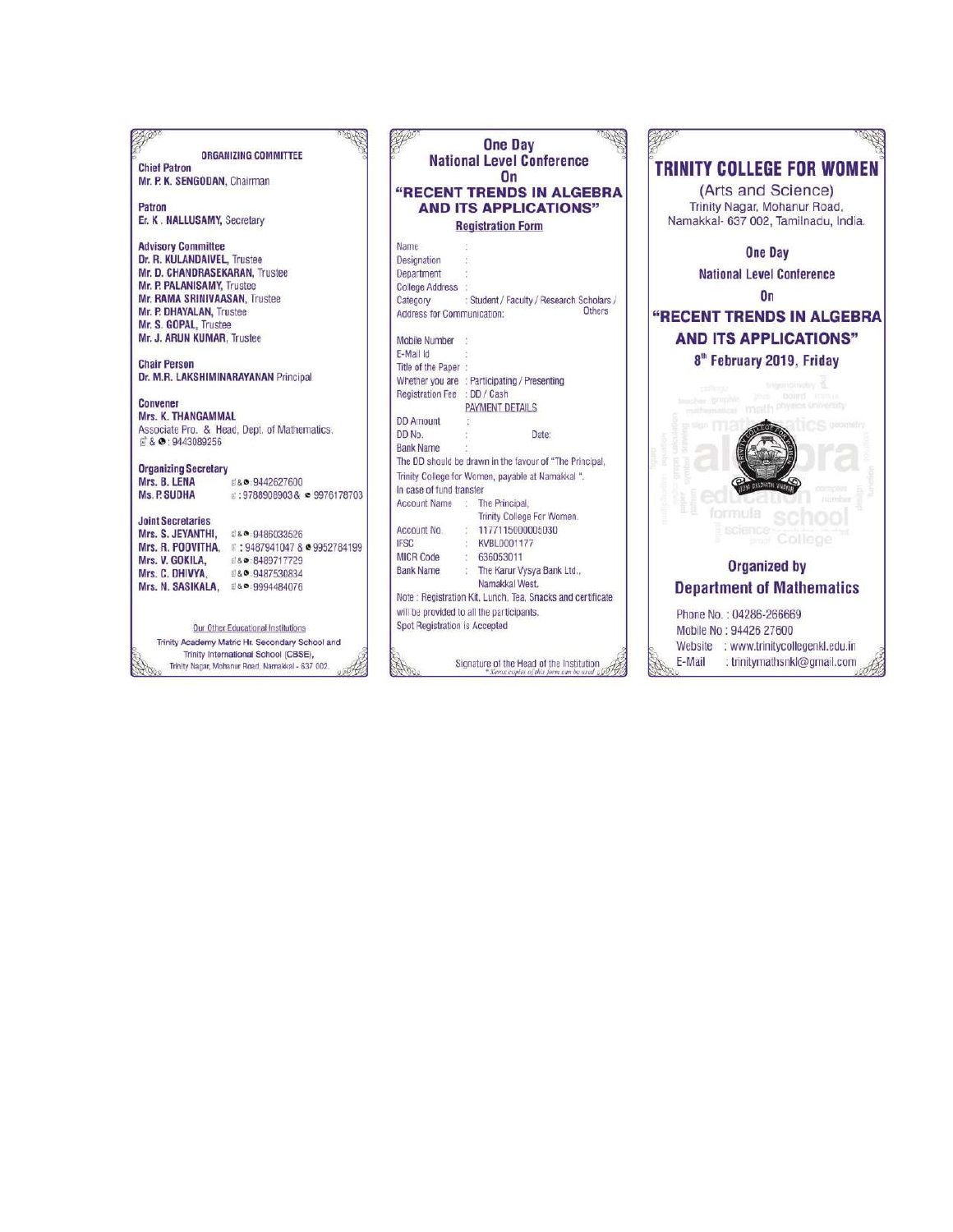# **TRINITY COLLEGE FOR WOMEN**

**(Arts & Science)** (Permanently Affiliated to Periyar University, Salem) **NAMAKKAL – 637 002**, **TAMIL NADU Website: [www.trinitycollegenkl.edu.in](http://www.trinitycollegenkl.edu.in/) Email: [triniimaths@gmail.com](mailto:triniimaths@gmail.com) & [trinitymathsnkl@gmail.com](mailto:trinitymathsnkl@gmail.com)**

### ONE DAY NATIONAL LEVEL CONFERENCE ON **"RECENT TRENDS IN ALGEBRA AND ITS APPLICATIONS"** 8<sup>th</sup> February - 2019 (Friday) **Organized by Department of Mathematics**

| <b>INAUGURAL SESSION</b><br>Registration<br>Inauguration |                | 09.00 am<br>10.00 am                                                                                                                          |
|----------------------------------------------------------|----------------|-----------------------------------------------------------------------------------------------------------------------------------------------|
| Tamizhthaai Vaazhthu                                     |                |                                                                                                                                               |
| Lighting the Kuthuvizhaku                                |                |                                                                                                                                               |
| <b>Welcome Address</b>                                   | $\ddot{\cdot}$ | Dr. M. R. Lakshiminarayanan<br>Principal, Trinity College for Women                                                                           |
| <b>Presidential Address</b>                              | :              | Mr. P. K. Sengodan<br>Chairman, Trinity College for Women                                                                                     |
| <b>Felicitation Address</b>                              | $\ddot{\cdot}$ | Er. K. Nallusamy<br>Secretary, Trinity College for Women                                                                                      |
|                                                          | $\ddot{\cdot}$ | Dr. R. Kulandaivel<br>President, Trinity Academy Matric. Hr. Sec. School                                                                      |
|                                                          | $\ddot{\cdot}$ | Mr. D. Chandrasekaran<br>Secretary, Trinity Academy Matric. Hr. Sec. School                                                                   |
|                                                          | $\ddot{\cdot}$ | Mr. P. Palanisamy<br>President, Trinity International School(CBSE)                                                                            |
| Introduction of the<br><b>Chief Guest</b>                | $\ddot{\cdot}$ | Mrs. K. Thangammal<br>Assistant Professor & Head,<br>Department of Mathematics                                                                |
| Special Address                                          | $\ddot{\cdot}$ | Prof. Dipak Ranjan Biswal<br>Assistant Professor,<br>Department of Mathematics<br>Hindol College, Kajuriakata - 759020<br><b>Odisha State</b> |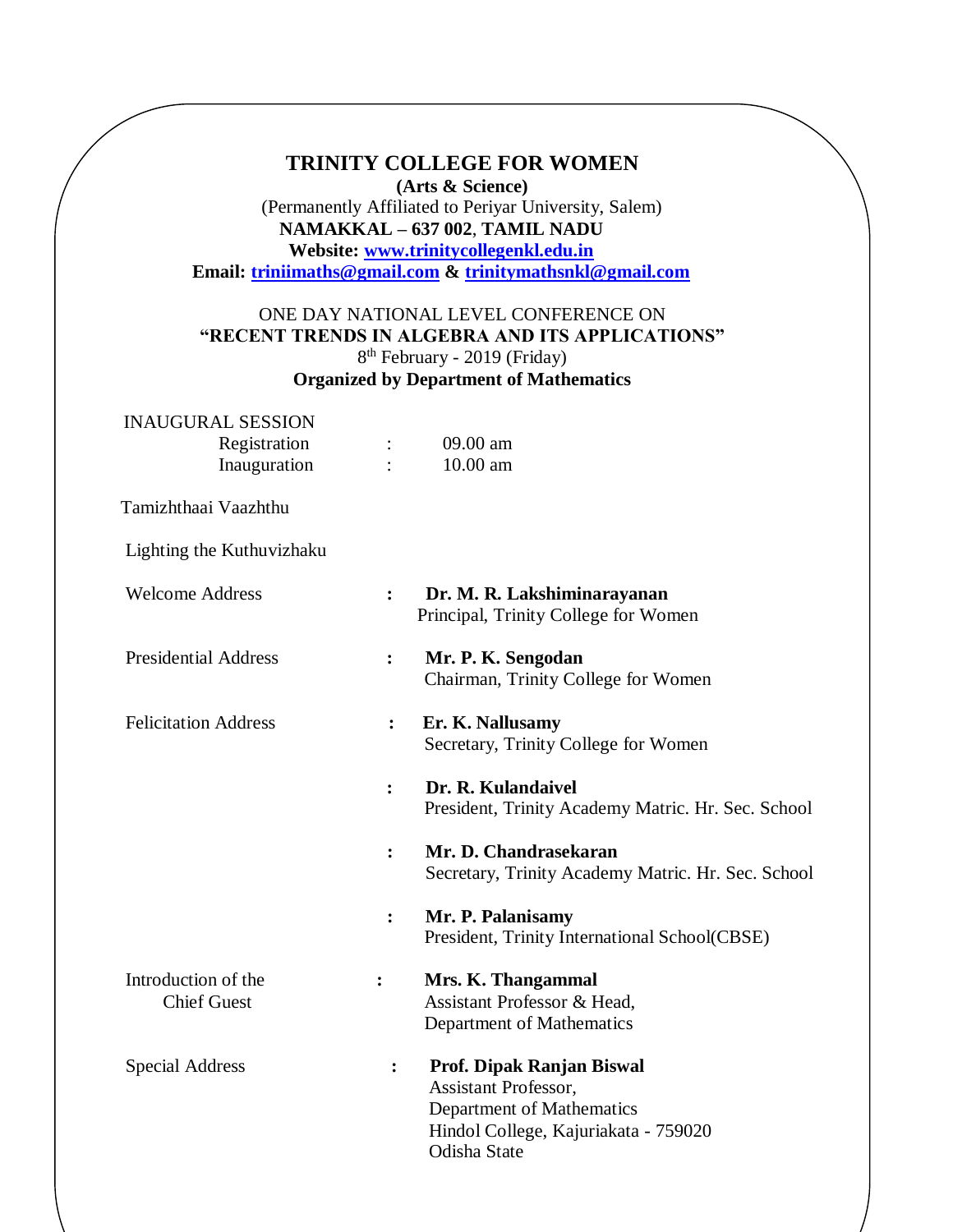| <b>Tea Break</b>                                |                | $11.00$ a.m $- 11.15$ a.m                                                                                                                                                                            |  |
|-------------------------------------------------|----------------|------------------------------------------------------------------------------------------------------------------------------------------------------------------------------------------------------|--|
| <b>TECHNICAL SESSION</b>                        |                | Dr. C. Ragavan<br><b>Assistant Professor &amp; Head</b><br>PG & Research Department of Mathematics<br>Sri Vidhya Mandir Arts & Science College,<br>Uttangarai - 636 902<br>Krishnagiri Dt, Tamilnadu |  |
| <b>INCHARGES OF</b><br><b>TECHNICAL SESSION</b> |                | Mrs. S. Jeyanthi<br>Assistant Professor, Department of Mathematics<br>Mrs. C. Dhivya<br>Assistant Professor, Department of Mathematics<br>Mrs. N. Sasikala                                           |  |
| Vote of Thanks                                  | $\ddot{\cdot}$ | Assistant Professor, Department of Mathematics<br>Mrs. B. Lena<br><b>Assistant Professor,</b>                                                                                                        |  |
| Lunch                                           |                | Department of Mathematics<br>01.15 p.m $-$ 02.15 p.m                                                                                                                                                 |  |
| <b>VALEDICTORY SESSION</b>                      |                | 02.30 p.m                                                                                                                                                                                            |  |
| <b>Welcome Address</b>                          | $\ddot{\cdot}$ | Ms. P. Sudha<br>Assistant Professor,<br>Department of Mathematics                                                                                                                                    |  |
| Conference Report                               | $\ddot{\cdot}$ | Mrs. R. Poovitha<br>Assistant Professor,<br>Department of Mathematics                                                                                                                                |  |
| <b>Felicitation Address</b>                     |                | Mr. Rama Srinivaasan<br>Secretary, Trinity International School(CBSE)                                                                                                                                |  |
|                                                 | $\ddot{\cdot}$ | Mr. P. Dhayalan<br>Director, Trinity Academy<br><b>Educational Institutions</b>                                                                                                                      |  |
|                                                 | $\ddot{\cdot}$ | Mr. S. Gopal<br>Director, Trinity Academy<br><b>Educational Institutions</b>                                                                                                                         |  |
|                                                 | $\ddot{\cdot}$ | Mr. J. Arunkumar<br>Director, Trinity Academy<br><b>Educational Institutions</b>                                                                                                                     |  |
| <b>Distribution of Certificates</b>             |                |                                                                                                                                                                                                      |  |
| <b>Feedback Session</b>                         |                |                                                                                                                                                                                                      |  |
| Vote of Thanks                                  | $\ddot{\cdot}$ | Mrs. V. Gokila<br>Assistant Professor,<br>Department of Mathematics                                                                                                                                  |  |
| <b>National Anthem</b>                          |                |                                                                                                                                                                                                      |  |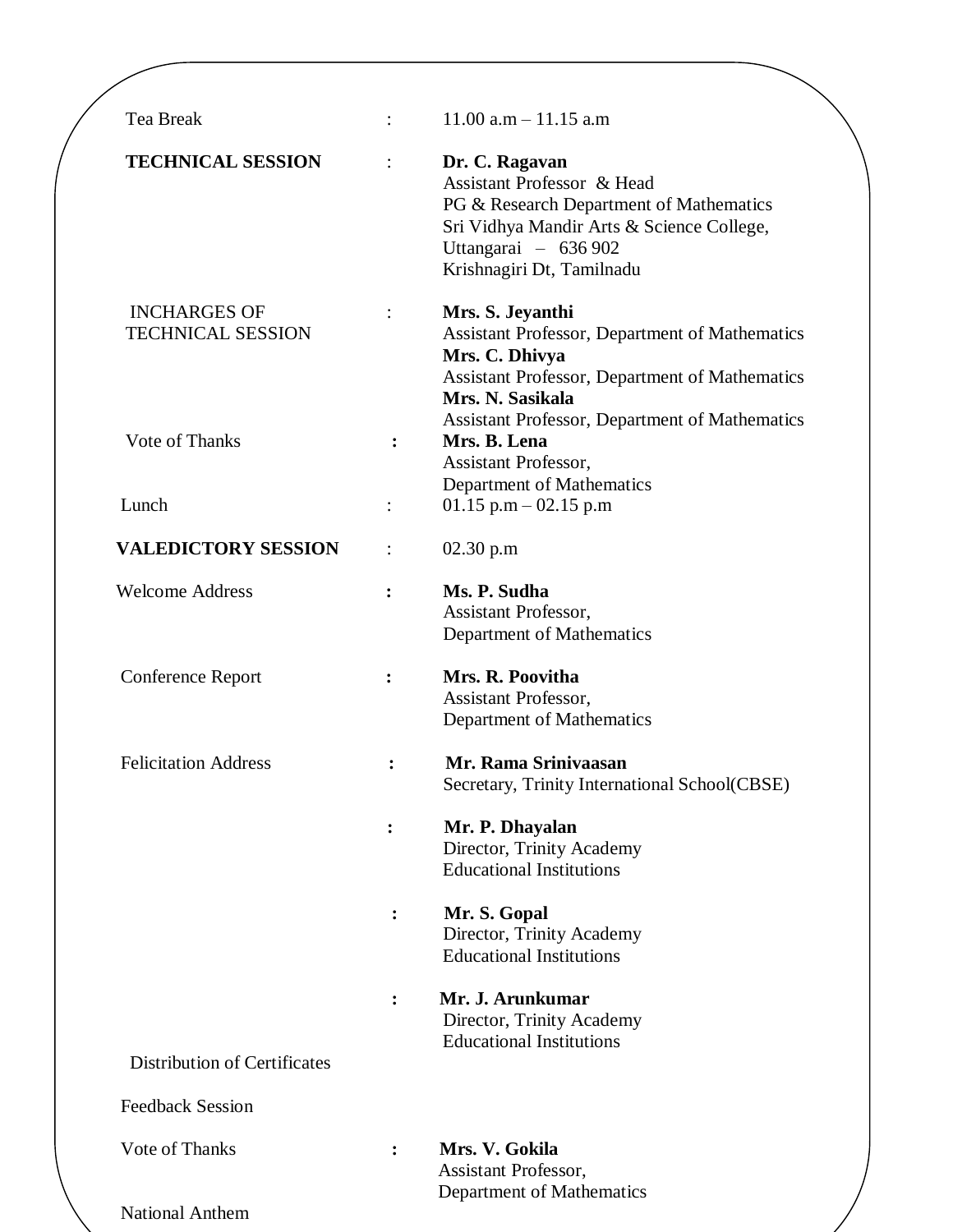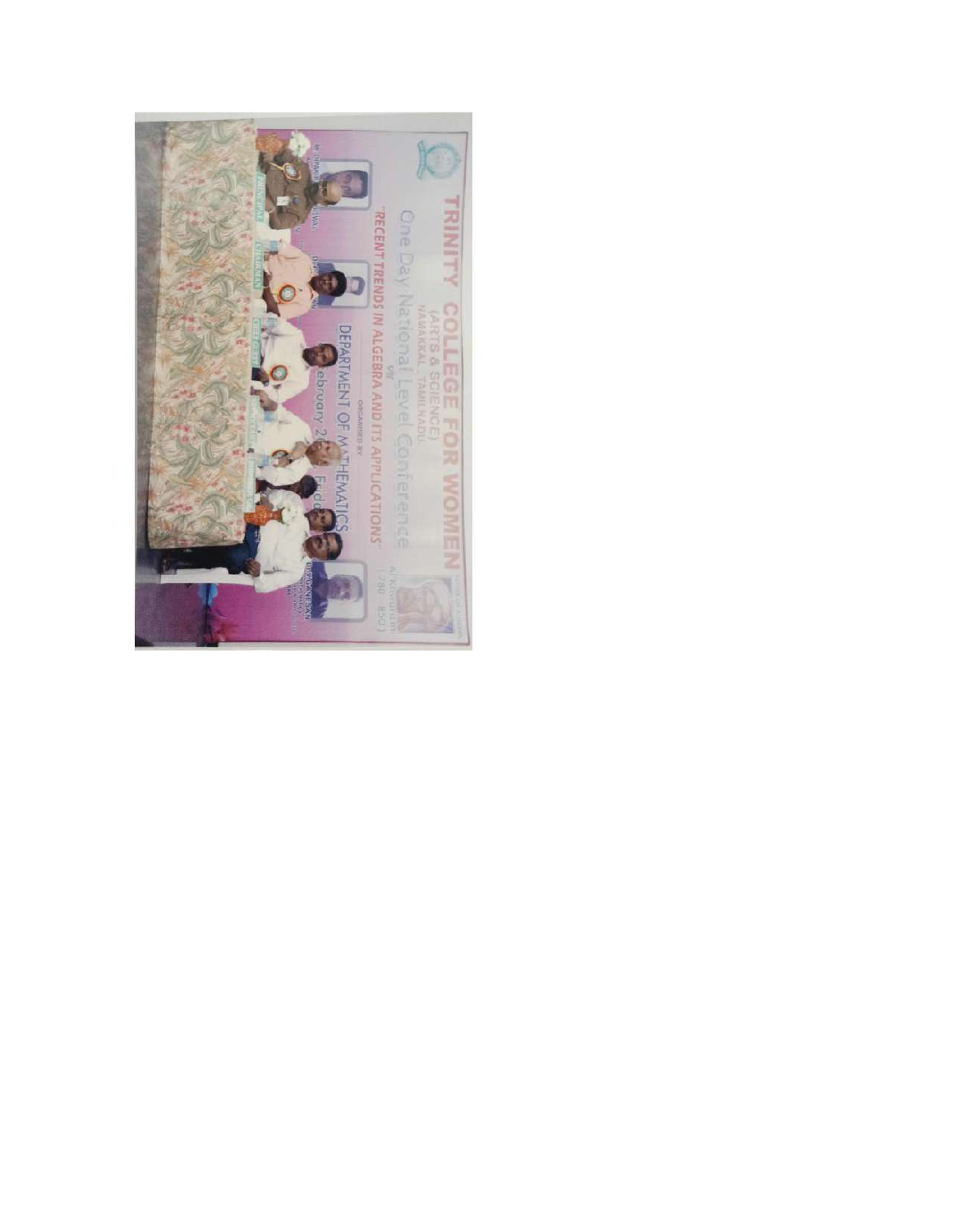

# **TRINITY COLLEGE FOR WOMEN (ARTS AND SCIENCE) TRINITY NAGAR, MOHANUR ROAD, NAMAKKAL -**

**637002,TAMILNADU**

## **(Permanently affiliated to Periyar University, Salem 2f and 12b status Granted by UGC-New Delhi) PG DEPARTMENT OF MATHEMATICS**

**Date: 8 February 2019**

# **National Level Conference Summary Report Research Perspectives on Recent Trends in Algebra and its Applications**

Trinity College for Women ,Namakkal, successfully organized the seminar on Recent Trends in Algebra and its Applications by Department of Mathematics on 08-02-2019. **Dr.M.R.Lakshiminarayanan**, Principal of the college explained the background of the seminar in his welcome address.

**Er.K.Nallusamy, Secretary, Trinity College For Women, Dr.R. Kulandaivel, President, Trinity Academy, Mr.D.Chandrasekran, Secretary, Trinity Academy, Mr.P.Palanisamy President , Trinity Academy(CBSE)** has given the felicitation address to extended his gratitude to resources person and participants. He mentioned the benefits of the College.

**Mr.P.K.Sengodan, Chairman, Trinity College For Women, Namakkal,** presented the presidential addr**ess** about the resource person and the objective of the seminar.

**Mrs.K.Thangammal , HoD Department Of Mathematics,** welcome the gathering and introduced the chief guest. The Resource person of the day was **Mr.Dipak Ranjan Biswal, Assistant Professor of Mathematics, Hindol College, Kajuriakata,Odisha**

Technical Session I the Resource person Mr.Dipak Ranjan Biswal began the session with the definitions of Algebra terms, explained about the Applications. He also shared the information about the Department activities. The resource person gave an inspirational and motivational speech